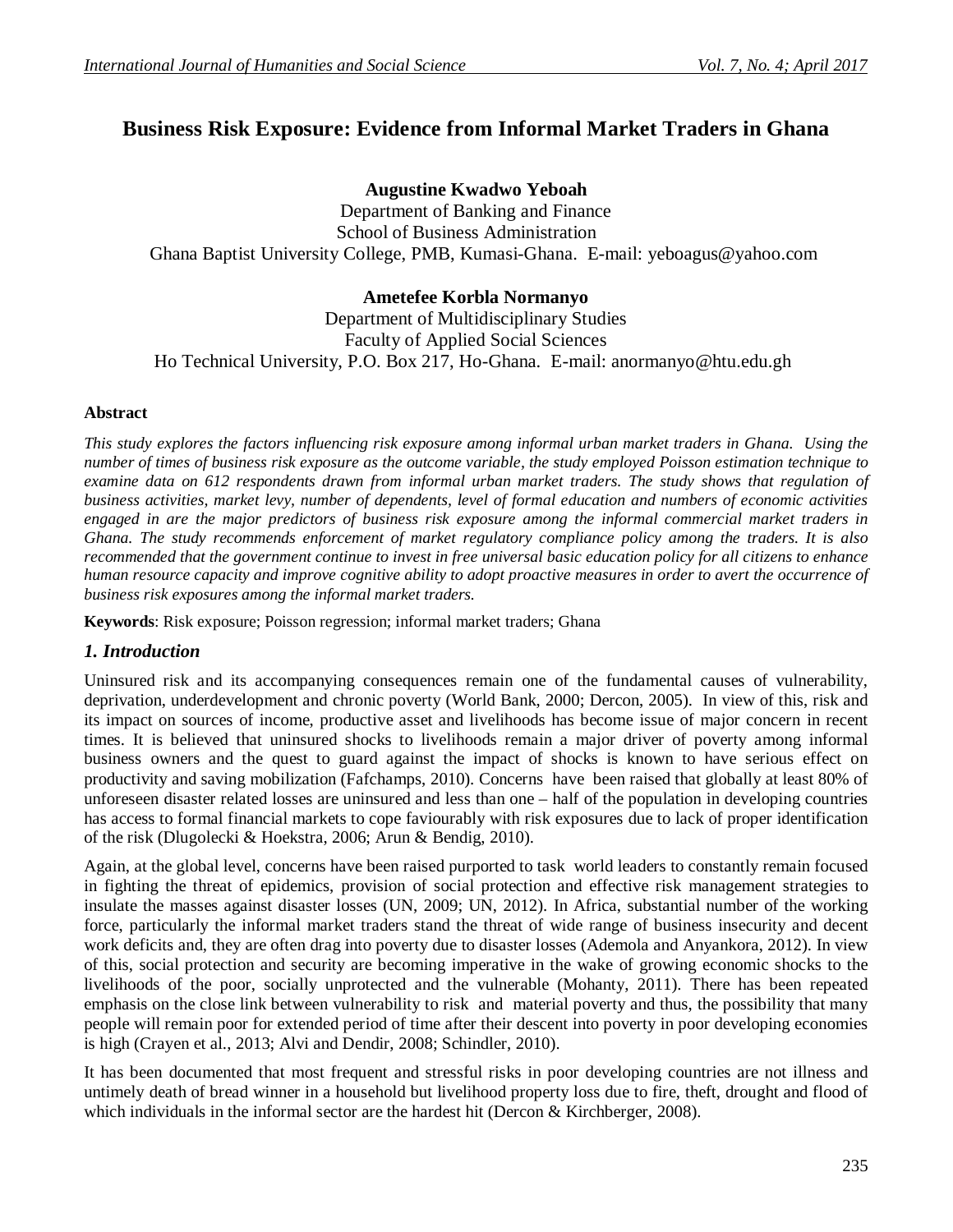Record has shown that the continent of Africa with many infectious diseases, limited infrastructure, predominantly agrarian population; low income and the poor people who derive their livelihoods from informal micro-enterprises are constantly drawn into poverty due to risk exposures (Matul et al., 2010). Studies, however, have confirmed that enhancing the ability of the vulnerable to deal with various forms of risk exposures is increasingly considered an integral part of any poverty reduction strategy (Ahuja-Khasnobis, 2005; Siegel et al., 2001; Holzmann et al., 2000).

In Ghana great number of the economically active population derive their livelihoods from informal market trading activities. The concentration of such informal sector workers in the major urban commercial market centres poses risk challenges to the commercial activities engaged in by the market traders. In recent times, concerns have been raised about the continuous exposure of informal market traders in Ghana, particularly to risk of fire outbreaks, floods and other unexpected shocks to livelihood and income (Armah et al., 2010). Schindler (2010) bemoans lack of effective risk exposing coping strategies among informal market traders in Ghana and this has served as conduit for persistent poverty and vulnerability. Despite this knowledge, the underlying factors influencing frequent risk exposures remain largely unexplored, particularly among the informal market traders in Ghana. This presupposes that vulnerability associated with ravages of risk exposures in Ghana and unbearable property and income loss demands concerted effort to provide sustainable intervention and preventive measures (Oten-Ababio, 2012). This study, therefore sought to explore the factors influencing business risk exposure among informal business operators, particularly informal market traders in Ghana. The rest of the paper is organized as follows: section two provides a review of related literature; the methodology and data are presented in section three; section four deals with the results and discussion, and conclusions and recommendations are delivered in section five.

## *2. Literature Review*

It is argued that one major indicator of pervasive, ever-increasing and severity of poverty in the developing world is lack of innovative approach to combat the detrimental effect of risk exposures confronting poor households and informal small-scale businesses (Mukhtar, 2013). This presupposes that lack of resources to deal with risk has implication for poverty. Esping (1999) perceives societal risk exposures as collective threat to human welfare; therefore, conscious attempt to minimize the frequency of risk exposures provides the basis for social risk management. Slovic et al. (2005) perceived risk as underpinned by two fundamental ways: risk as feeling and risk perceived as analysis. Risk perceived as a feeling brings to bear an intuitive reaction to danger. It is assumed further that risk as analysis propagates reasoning, which degenerates into scientific solution purported to ensure risk management. Thus, in theory, how people perceive risk and respond to it has significant bearing on risk management. Theoretically, risk can be conceptualized as the probability of adverse effect; therefore, risk management is underpinned by the reduction of the probability of risk exposures (Wamsler & Lawson, 2011). Therefore, the strong link between informality and poverty due to lack of inadequate provision of fundamental social protection and risk management policies has been adduced (Henrik & Jutting, 2009).

Empirically, there is growing concern that frequent risk exposures has drawn many into vulnerability and persistent poverty in many emerging economies without clear lasting solution (Cally & Murray, 2004). Brown and Churchill (1999) have argued that there is always a mutually reinforcing causal link between risk, poverty and vulnerability. This presupposes that a source of risk and effective solutions to risk management is the start for sustainable poverty reduction among the poor. Mitullah (2003) examined informal street market vending using synthesis of six case studies drawn from five countries in Sub-Saharan Africa. The author found lack of wellcoordinated regulatory measures and unprotected informal business environments to have negative impact on risk exposure. Njaya (2014) used primary data drawn from 60 respondents to investigate the determinants of risk associated with informal street market food vending in Zimbabwe. The study found government regulation and provision of decent basic infrastructure to have reducible impact on risk exposure among the informal market traders. What is not clear, however, is that the study fails to justify infrastructure provision as a solution to business risk mitigation.

Bemoaning lack of effective risk coping among informal commercial market women in Ghana, Schindler (2010) confirms the devastating impact on market women as victims of repeated market fires to have link with absence of sustainable coping strategies to deal with risk exposures.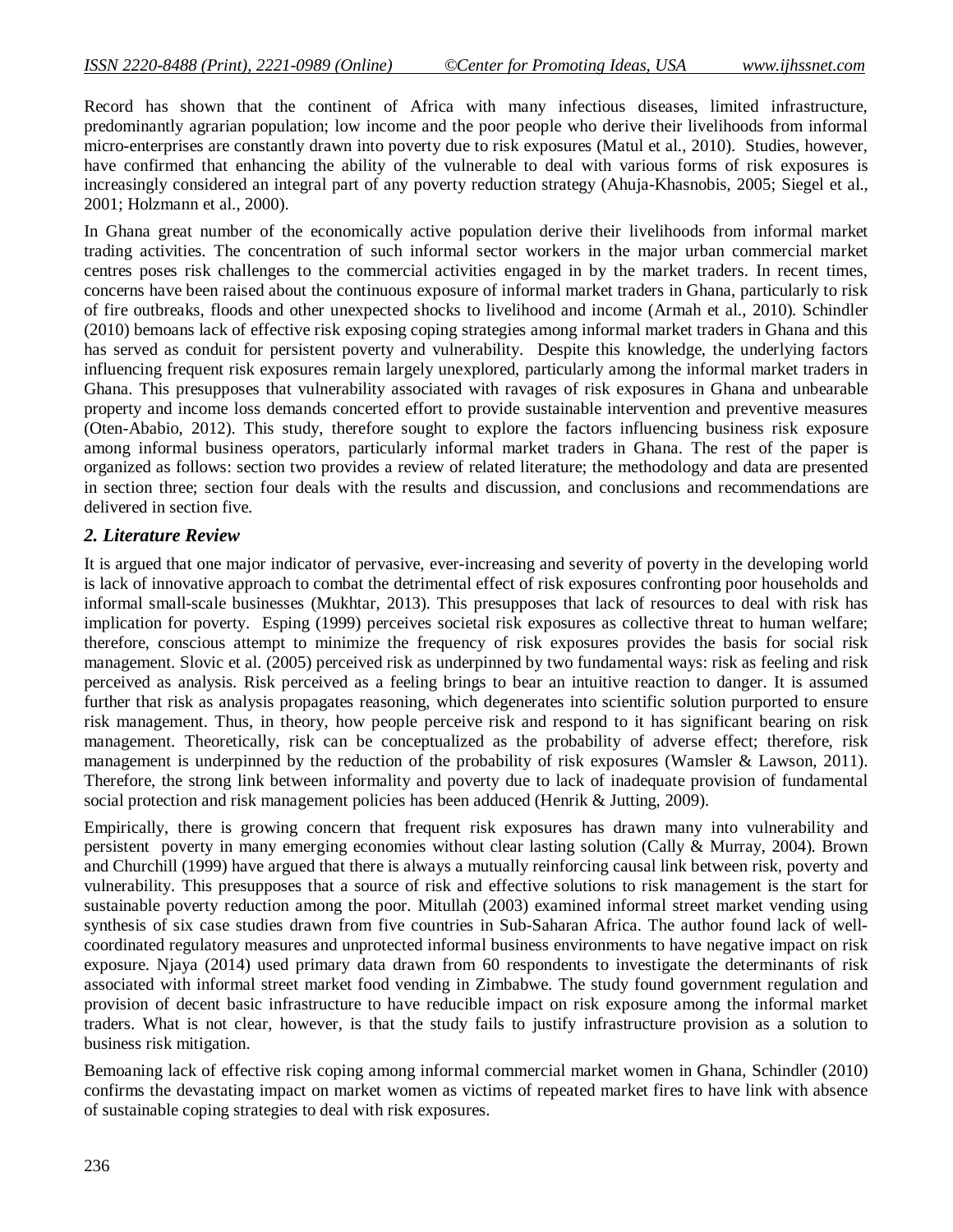Building on the impact of risk exposures, Baah-Ennumh et al. (2012) used data drawn from 360 commercial market traders in Ghana to examine the role of market women in the informal economy. The study revealed that limited infrastructure and lack of access to credit facilities was major stumbling block to effective risk management. The study found solution in provision of amenities and removal of structural rigidities to ensure reliable risk mitigation and sustainable business activities. In a related study, Oteng-Ababio et al. (2012) explored the level of vulnerability associated with of risk of market fires in Ghana. Using an assessment of past instances of fire outbreaks, analysis of the survey data found frequent risks of fire outbreaks to hinge on human behaviours and perceptions about risk management. What is not clear, however, in this study is perusal of specific human factors and community underlying causes of risk threats on the markets as adduced by this study.

Assessing the impact of flood risk on livelihoods in northern Ghana, Armah et al. (2010) used survey data drawn on 220 randomly selected shop owners. The study found that about 90% of the respondents had no flood risk mitigating arrangements and thus remain vulnerable to impacts of perennial floods. The study suggests diversification of livelihoods both occupationally and geographically. However, the extent to which diversification of livelihoods serves as solution to flood risk exposure and factors that govern flood risk is not clear in this study. Concerned about disaster preparedness, Muttarak et al. (2013) examine data on 557 households in India. The study concludes that formal level of education has high likelihood of reducing business risk exposure due to the capacity to access information and adapt to precautionary measures. However, as to whether formal level of education has significant reducible impact on risk exposure among informal market traders in Ghana needs further empirical scrutiny. Building on the role of awareness creation through education, Twum-Barima (2014) noted in an empirical study involving 95 informal market traders that over 50% of the respondents had no knowledge about basic fire safety measures and had wrong perceptions about safety measures. The study concludes that the fight against frequent fire outbreaks in the major market centres in Ghana will depend on firefighting educational interventions. However, the specific target group for this suggested educational intervention is not clear.

## *3. Method and Data*

The study employed cross-sectional study design. The data was elicited from 612 informal commercial market traders in six selected urban commercial market centres in northern, central and coastal Ghana through in-person face-to-face interview. The data collection exercise began in early June, 2014 and ended in the last week of August, 2014. The survey data contains information on features such as the number of times that the respondent's business has been exposed to risk, number of years in business, regulation of commercial activities, level of the respondent's formal education, location of business, market levy, number of economic activities engaged in as at the time of this study and number of dependents.

## **3.1. Target Population and Sampling**

The study targeted the economically active informal commercial market traders who conduct daily trading activities in the markets centres. The justification for the concentration on informal commercial market business operators emanates from the fact that, this group who conduct daily commercial activities in these market centres is relatively more susceptible to hazards, because most of them have their business assets permanently situated in the markets. Moreover, this target group is easily accessible for purposes of information gathering. The study employed multi-stage cluster sampling technique. First the study areas were segmented into three main zones (clusters): northern cluster, central cluster and coastal cluster. Second, two (2) market centres were selected from each cluster based on number of vibrant markets centres in each cluster. The study selected only vibrant urban market centres where predominantly market participants had their business assets permanently situated. Based on this criterion, each cluster was identified with four (4) main major market centres. Then, two (2) most relatively vibrant markets were selected from each zone (cluster). The respondents were selected by convenience from the market centres.

## **3.2. Model Specification and Estimation Technique**

To estimate the factors influencing business risk exposure, the outcome variable; business risk exposure, which is the measure of the number of times that the respondent's market trading business has been exposed to risk; follows Poisson process as a random count variable.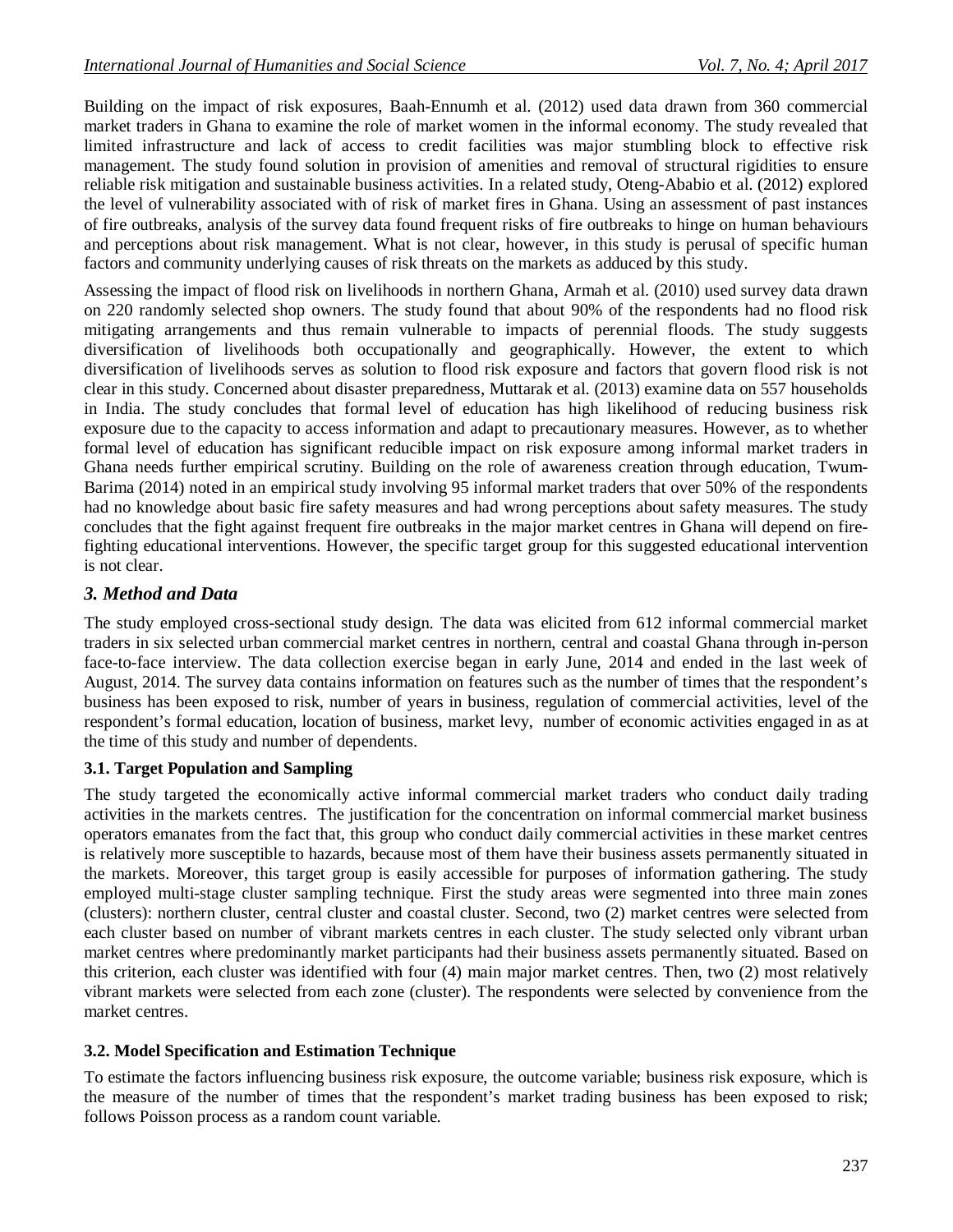Thus the Poisson model assumes that the underlying outcome variable of interest is discrete taking on only a finite number of values. Generally, a discrete random variable (*X*) follows a Poisson distribution if its probability distribution is given by:

$$
P(Y = y) = f(x) = \frac{\mu^Y e^{-\mu}}{Y!}
$$
 (1)

Where; Where  $Y = 0, 1, 2, \ldots$  denotes the frequency of the Poisson process; in this case number of times of business risk exposure, *µ* is the expected number of risk occurrence during a given interval, у is the number of occurrences of the event (in this case business risk), *e* is exponential constant and  $\mu > 0$ . A straightforward solution to Poisson regression model is to model instead the logarithm of the mean by the application of the generalized log-linear model:

$$
Log (E(Y|x)) = x'\beta
$$
 (2)

Thus a linear model is expressed succinctly as:

$$
\mu_t = E(Y|x) = x^t \beta \tag{3}
$$

With this specification, the resultant Poisson regression coefficient estimate  $\beta_i$  represents the expected change in the log of the mean count event per unit change in the predictor variable  $X_j$ . Thus, when  $X_j$  increases (decreases) by one unit, the log of the mean changes by the coefficient *β<sup>j</sup>* . The associated exponentiated coefficient estimates of the Poisson model for the mean count events are expressed as follows:

$$
E(Y|x) = e^{x^{\prime}\beta} \tag{4}
$$

Therefore, an exponentiated Poisson regression coefficient estimate *β<sup>j</sup>* indicates a multiple effect of the *j-th* predictor variable on the mean. The independent observations of the count response variable *Y* and its association with a set of observable values on the predictor variable(s)  $X_j$  can then be estimated by maximum likelihood.

#### **3.2.1 The Empirical Model**

Assuming a likelihood function, which follows *'n'* independent sample observations of risk exposure *(RE)* such that *(REi…REn).* Taking the number of times of risk exposure as *RE<sup>i</sup>* , then, following Poisson model specification, we specify the probability distribution of being frequently exposed to risk as follows:

$$
P(RE_i) = \frac{\mu^{RE_i} \exp^{(-\mu_i)}}{RE_i!}
$$
 (5)

Thus, the Maximum Likelihood Estimator (MLE) predicts sets of parameters *(β)* that make this probability as large as possible. To accomplish this, the log-likelihood function is written as follows:

$$
lnL = \sum_{i=1}^{n} [-\mu_i + RE_i x'\beta - lnRE_i!] = \sum_{i=1}^{n} [-e^{x'\beta} + RE_i x'\beta - lnRE_i!] \qquad (6)
$$

Thus, estimating the parameters of the empirical model using the maximum likelihood method maximizes this log-likelihood function. Therefore, the empirical model is specified as follows:

$$
\mu_i = E(RE_i|X_i) = \beta_0 + \beta_1 Years\_Biz_i + \beta_2EcoZone_i + \beta_3Regul_i
$$
  
+ $\beta_4$ Depend<sub>i</sub> +  $\beta_5$ Edulev<sub>i</sub> +  $\beta_6$ MarketLevy<sub>i</sub> +  $\beta_7$ Finedu<sub>i</sub>  
+ $\beta_8$ Numberzty<sub>i</sub> +  $e_i$  (7)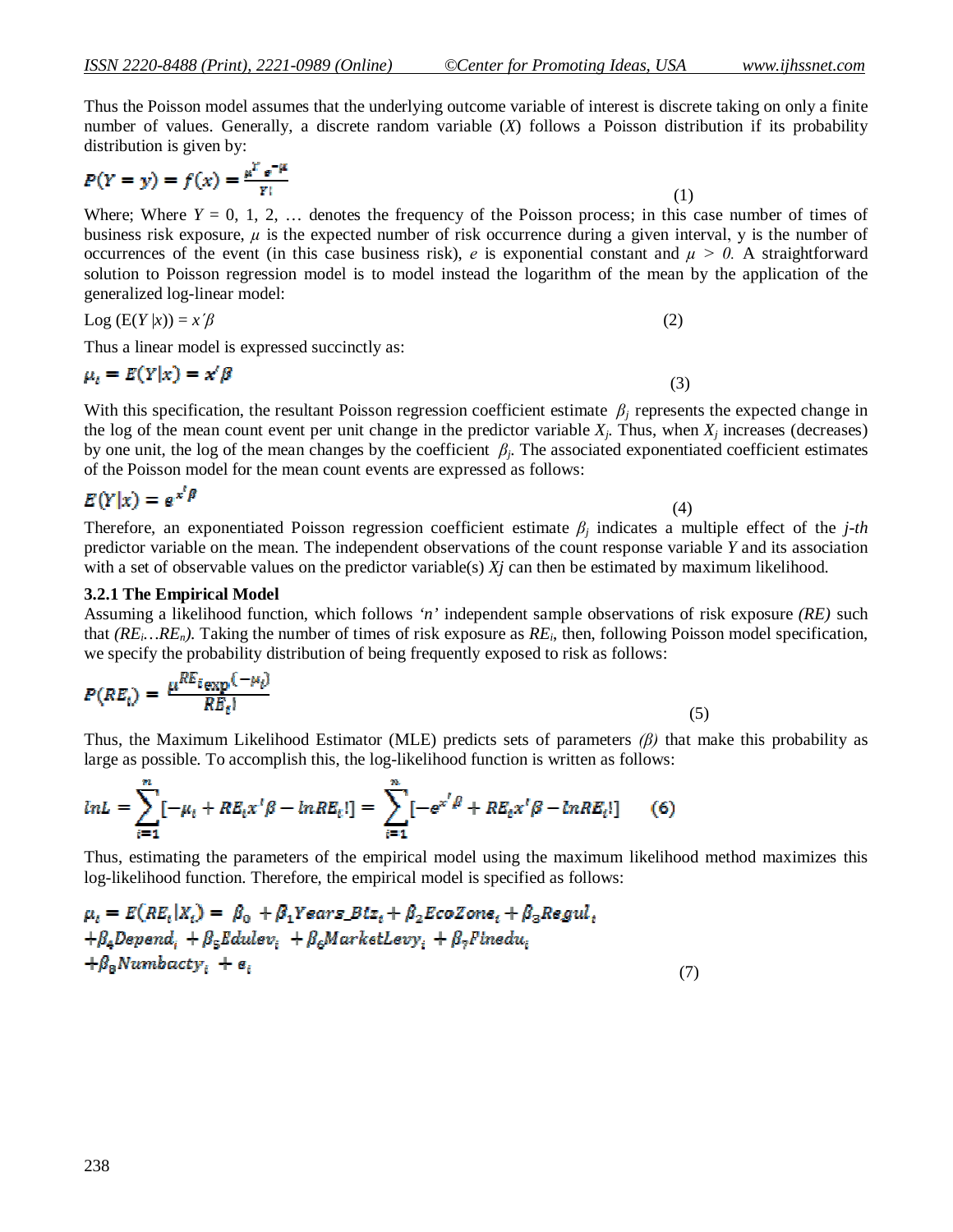## *4. Results and Discussion*

This section presents the results and subsequent discussion from the Poisson regression model. Table 1 first presents statistics of the major variables used for the analysis.

| Variables   | Description                         | No. of Obs. | Mean   | Std. Dev. |
|-------------|-------------------------------------|-------------|--------|-----------|
| <b>RE</b>   | Risk exposure                       | 612         | 1.688  | 1.420     |
| Years-Biz   | No. of years in business            | 612         | 10.982 | 9.504     |
| EcoZone     | <b>Ecological Zone</b>              | 612         | 2.282  | 0.788     |
| Regul       | <b>Regulation of Market traders</b> | 612         | 0.792  | 0.405     |
| Depend      | Number of dependents                | 612         | 3.717  | 2.602     |
| Edulev      | Level of formal education           | 612         | 3.444  | 1.157     |
| Market Levy | Amount of market levy               | 612         | 14.197 | 7.740     |
| Finedu      | Financial education                 | 612         | 0.790  | 0.407     |
| Numbacty    | No. of economic activities          | 612         | 2.054  | 1.123     |

 **Table 1: Summary description of Variables used for the Poisson Model**

#### **Source: Field Survey data, (2014)**

The dependent variable *(RE)* is a count dependent variable, which measures the number of times that the respondent's informal commercial market business has been exposed to risk/shock. **Years\_Biz** is a continuous variable and it measures the number of years that the respondent has been in market business. The inclusion of this variable enables us to capture the possible effect of years of experience in business on business risk exposure. The variable **EcoZone** is a categorical variable and, the categories include northern, central and coastal zones of Ghana. Respondents in the north are used as the reference category. This variable is expected to capture the locational characteristics of the respondent and how it impacts on business risk exposure among the informal commercial market business operators. The variable **Regul** captures the influence of regulation of commercial activities in the market centres. It is a dummy variable, which assumes a value one (1) the market trading activities should be strictly regulated by the local authorities and zero (0) otherwise.

Also, the variable **Depend** is a continuous variable, which measures the number of dependents under the care of the respondent. It is included in the model as a control variable to examine the influence of number of dependents on business risk exposure. Again, the variable **edulev** is a categorical variable; it measures the highest formal education level of the respondent. The categories include no education, primary school education, Junior High/Middle school education, Senior High/Secondary school education and Post-Secondary school education. Respondents with no education are used as the reference category. Amount of market levy paid per month for occupying a space is denoted by **Market Levy**. It is measured in cedis. Also the variable **Finedu** is a dummy variable, which takes on the value one (1) if the respondent has ever received financial education from any financial service provider and zero (0) otherwise. The variable **Numbacty** is used to capture the number of economic activities that the respondent engages in as at the time of this study. It is included in the model to examine how multiple ownership of business activities influence business risk exposure among the informal commercial market traders. Table 2 presents a summary of distribution of number of times of business risk exposure among the informal market traders.

| Number of Risk Exposures  | Frequency | Percentage |
|---------------------------|-----------|------------|
| Not Exposed to risk $(0)$ | 137       | 22.38      |
| Exposed Once (1)          | 174       | 28.43      |
| Exposed Twice (2)         | 140       | 22.87      |
| Exposed Thrice (3)        | 100       | 16.33      |
| Exposed Four Times (4)    | 36        | 5.88       |
| Exposed Five Times (5)    | 16        | 2.61       |
| Exposed Six Times (6)     |           | 0.81       |
| Exposed Seven Times (7)   | 4         | 0.65       |
| Totals                    | 612       | 100        |

|  |  |  |  | <b>Table 2: Number of Times of Business Risk Exposure</b> |
|--|--|--|--|-----------------------------------------------------------|
|--|--|--|--|-----------------------------------------------------------|

 **Source: Author's computation from field Survey data, (2014)**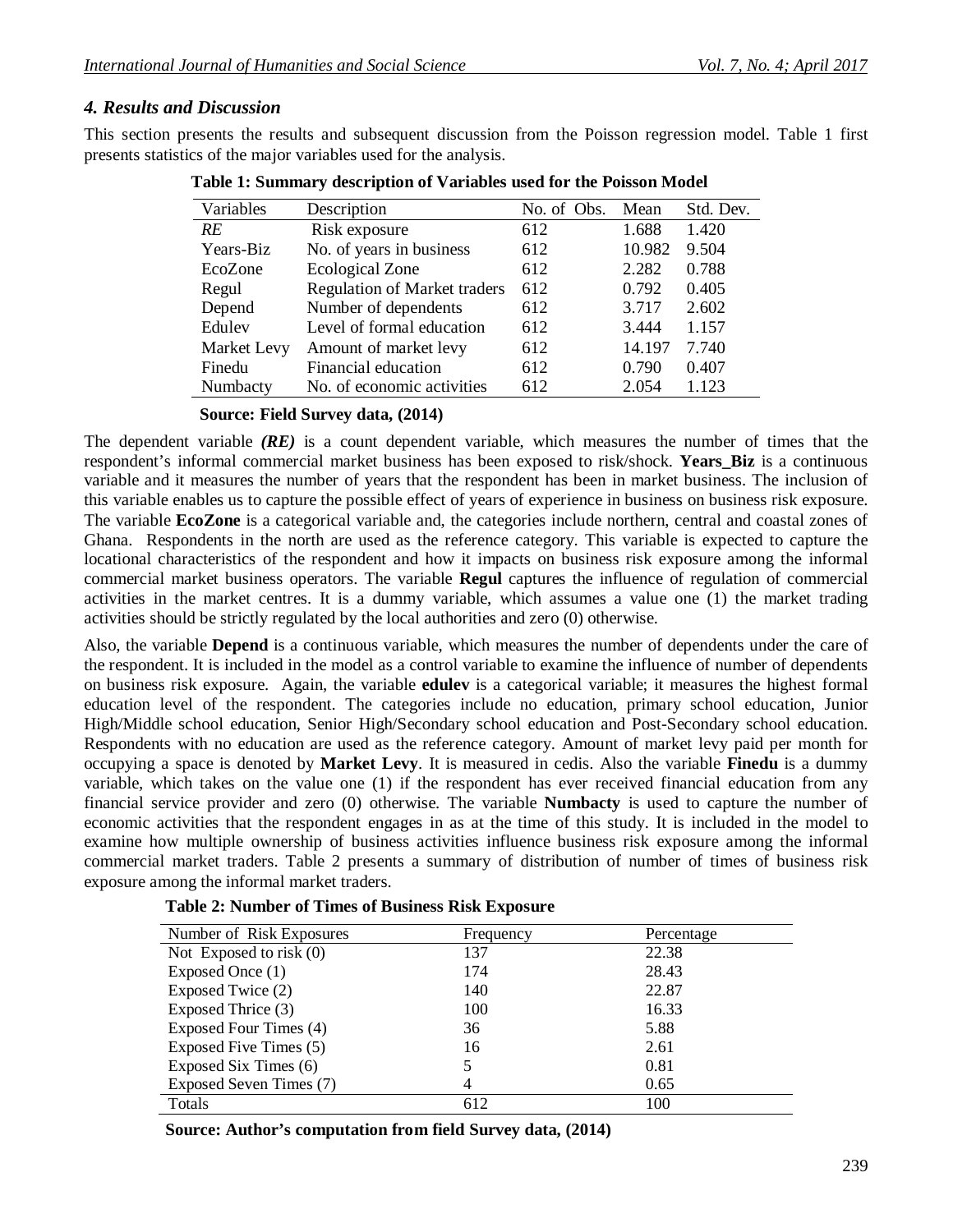From the distributions in Table 2 it can be seen that 137 of the respondents (22.38%) have not suffered or been exposed to risk in the informal market business. However, a relatively greater number and proportion of 174 (28.43%) and 140 (22.87%) of the respondents have suffered or been exposed to risk once and twice respectively in the informal commercial market business. 100 (16.33%) have suffered risk thrice, 36(5.88%) have suffered four times, 16 (2.61%) of the respondents have suffered or been exposed to risk five times in their informal commercial market business, 5 (0.81%) of the respondents have been exposed to risk six times and 4 (0.65%) have suffered risk for the seventh time in their market trading business. Thus, the maximum number that a respondent has suffered from risk exposure is 7 and the minimum can be said to be zero (0). Table 3 presents the results from the Poisson regression estimates. As shown, the Incidence Rate ratio (IRR), which is the exponentiated Poisson regression coefficient estimate, is presented. The IRR converts raw Poisson regression coefficient estimates into incidence rate ratio by exponentiation them. Thus, the IRR shows the change in the dependent variable in terms of incidence rates increase or decrease; with the exact rate determined by the IRR.

The Results in Table 3 shows that the number of times of risk exposure *(RE)* is explained by market regulation (**Regul)**, **Primary school**, **JHS/Middle school, Post-Secondary school** categories of the level of education and **Market Levy;** as all are statistically different from zero at 5% significance level. *(RE)* is again explained by **SHS/Secondary school** category of level of education of the respondent as it is statistically different from zero at 1% significance level. Also, number of dependents **(Depend)** and number of business activities (**Numbacty)** explain risk exposure as all are statistically significant at 10% alpha level.

| Variables                                          | <b>IRR</b> | <b>Marginal Effects</b> | P-value |  |  |
|----------------------------------------------------|------------|-------------------------|---------|--|--|
| Years_Biz                                          | 1.014      | 0.025                   | 0.701   |  |  |
|                                                    | (0.039)    | (0.065)                 |         |  |  |
| EcoZone: $Ref.$ Category = Northern                |            |                         |         |  |  |
| Central                                            | 0.861      | $-0.231$                | 0.150   |  |  |
|                                                    | (0.089)    | (0.164)                 |         |  |  |
| Coastal                                            | 1.105      | 0.175                   | 0.309   |  |  |
|                                                    | (0.010)    | (0.169)                 |         |  |  |
| Regul                                              | $0.856**$  | $-0.262$                | 0.049   |  |  |
|                                                    | (0.067)    | (0.133)                 |         |  |  |
| Depend                                             | $1.041*$   | 0.067                   | 0.092   |  |  |
|                                                    | (0.248)    | (0.040)                 |         |  |  |
| Edulev: Ref. Category= No education                |            |                         |         |  |  |
| Primary School                                     | $0.502**$  | $-0.054$                | 0.027   |  |  |
|                                                    | (0.027)    | (0.023)                 |         |  |  |
| <b>JHS/Middle School</b>                           | $0.447**$  | $-0.081$                | 0.016   |  |  |
|                                                    | (0.040)    | (0.030)                 |         |  |  |
| SHS/Secondary School                               | $0.218***$ | $-0.098$                | 0.004   |  |  |
|                                                    | (0.072)    | (0.044)                 |         |  |  |
| Post-Secondary School                              | $0.139**$  | $-0.053$                | 0.020   |  |  |
|                                                    | (0.055)    | (0.044)                 |         |  |  |
| Market Levy                                        | $0.989**$  | $-0.017$                | 0.011   |  |  |
|                                                    | (0.004)    | (0.007)                 |         |  |  |
| Fineduc                                            | 0.921      | $-0.137$                | 0.303   |  |  |
|                                                    | (0.072)    | (0.133)                 |         |  |  |
| Numbacty                                           | $0.921*$   | $-0.063$                | 0.053   |  |  |
|                                                    | (0.018)    | (0.032)                 |         |  |  |
| Constant                                           | $2.031***$ |                         | 0.000   |  |  |
|                                                    | (0.283)    |                         |         |  |  |
| Robust Std. Errors in Parentheses                  |            |                         |         |  |  |
| No. of Observations                                | 612        |                         |         |  |  |
| Waldchi2 (12)                                      | 28.40***   |                         | 0.000   |  |  |
| Pseudo $R^2 = 0.1135$                              |            |                         |         |  |  |
| Hosmer-Lemeshow (Gof): P-value                     | 0.134      |                         |         |  |  |
| Linktest hatsq: P-value                            | 0.253      |                         |         |  |  |
| *= $p < 0.10$ ; ** = $p < 0.05$ ; *** = $p < 0.01$ |            |                         |         |  |  |

**Table 3: Poisson regression estimates of factors influencing risk exposure**

Note: IRR = Incidence Rate Ratios

 $Gof = Goodness-of-fit$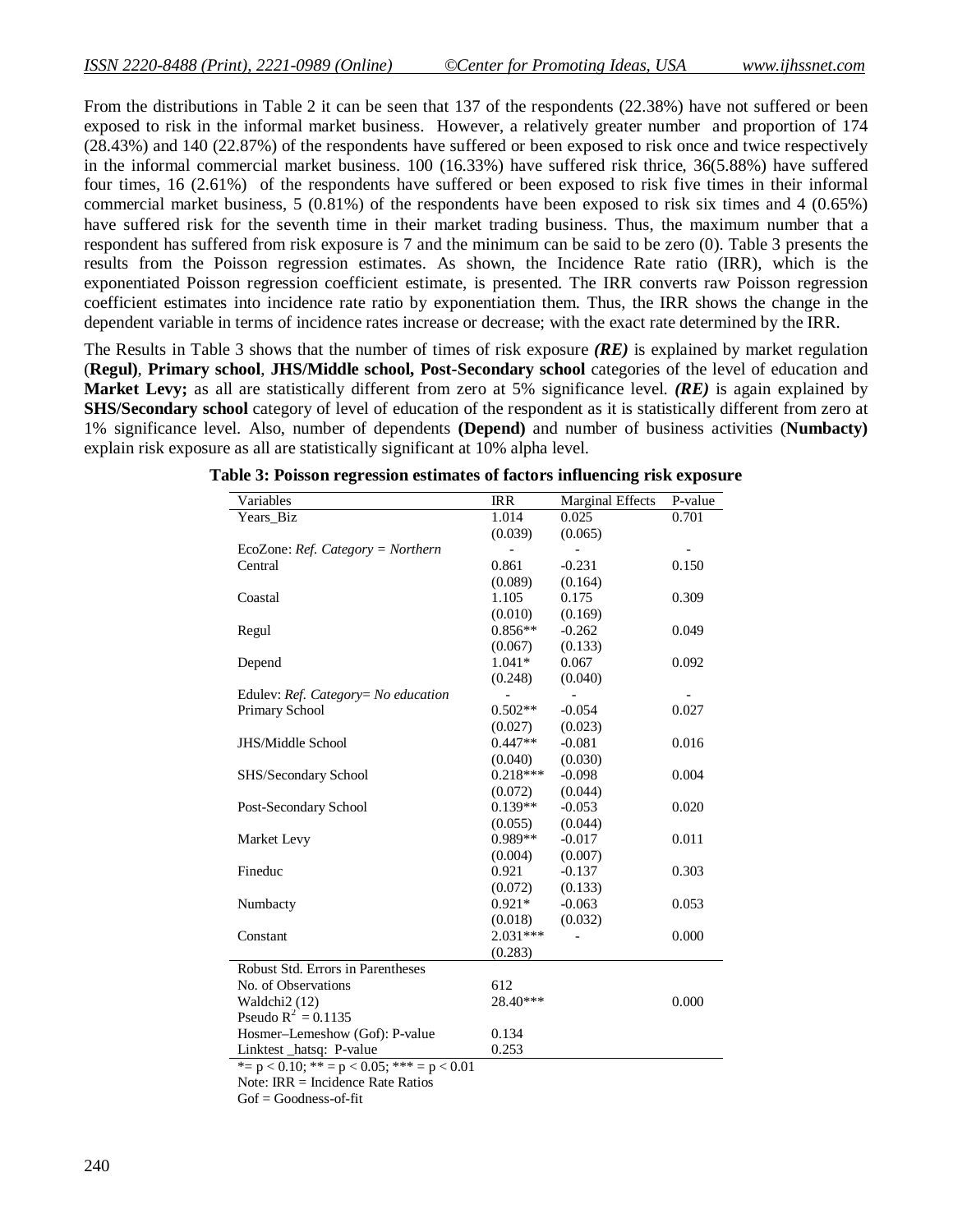As shown in Table 3, regulation of the markets (**Regul**) has significant influence on business risk exposure as the variable is statistically significant at 5% alpha level. It is inversely associated with incidence of business risk exposure. This implies that, there is less likelihood of individual informal commercial market trader being exposed frequently to business risk when the commercial market activities are regulated. This is possible because any well regulatory intervention does every society good; by guaranteeing desirable positive economic benefits backed by policy (Kwon, 2013). Given the coefficient of 0.144(1-0.856); this means that all other things remaining the same, an informal market trader is 0.144 less likely to be exposed to risk in his or her informal commercial market business if the markets where they conduct their business activities are strictly under wellcoordinated regulatory measures by the local authorities. This finding sounds plausible in the sense that, regulation ensures compliance especially about safety measures and avoidance of human behaviours, which either directly or indirectly create room or make them more susceptible to risks suffered in business. This finding again confirms the assertion by Mitullah (2003) and Njaya (2014) who found that, government regulation and introduction of code of practice that go to regulate and/or sanction the operations of informal market trading activities are the fundamental issues that add to the efforts to reduce risk and associated vulnerabilities.

With regard to the nature of impact of dependents on risk exposure, the regression results show that the number of dependent household members **(Depend)** who are under the care of the respondent increases the rate of risk exposure. What it means is that, an increase in the number of dependents by one additional person is associated with  $0.041(1.041-1)$  more likely of being frequently exposed to risk all other things being equal. The possible reason for this finding can emanate from the obvious fact of life that, additional member under the care of the respondent adds to the resource constraint of the care taker because of the compelling demand to commit additional resources to take care of that person. This mean that very limited resource are left to spend on maintenance, precautionary and adaptive measures to prevent and/or mitigate the incident of risk faced by the informal commercial market trader. This finding is in consonance with Cole et al. (2013) who found that, resource constraint reduces extra expenditure on factors that guard against risk exposures due to competing uses for limited funds. This is even more pronounced among poor informal market traders who may not have access to credit markets; and this increases the chance of being frequently exposed to risk in business.

Moving further, the analysis of **the primary school**, **JHS/Middles school** and **post-secondary school** categories of the level of education are all statistically significant at 5% significance level and for that matter have risk reducing impact given their coefficients as 0.498(1-0.502), 0.553(1-0.447), 0.861(1-0.139) respectively. Thus, respondents with primary school, JHS/Middle school and post-secondary school education are 0.498, 0.553 and 0.861 less likely of being exposed to risk in business than their counterparts who have no formal education (which serves as a reference category). Again, a respondent in the **SHS/Secondary school** level of formal education category is 0.782(1-0.218) less likely of being exposed to risk compared to their counterparts in the no formal education category. Thus, holding all other factors constant respondent with formal education stand the chance of being less likely to be exposed to risk than respondents with no formal education. As confirmed by Sharma, Partwadhan and Patt,(2013) who found that respondents with primary school, JHS/Middle, SHS/secondary and post-secondary school education are better able to perceive risk and develop adaptive capacity and early precautionary measures to cushion themselves against risk exposure and intensity of risk more than those with no education.

The amount of **market levy** paid by the informal market trader also inversely relates to number of times of risk exposure. In other words, as individual market trader commits financial resources to payment of market levy he or she becomes 0.011(1-0.989) less likely to be frequently exposed to business risk at a significant all other factors held constant. It is possible that, payment of market levies serves as a basis for maintenance and infrastructure development by local authorities at these market centres as confirmed by Baah-Ennumh and Adom-Asamoah (2012). Improvement of infrastructure and other facilities creates space, reduce congestion thus, reducing the potential causes of risk exposures on the markets. This was confirmed by some respondents as they bemoaned the possible outbreak of diseases due to lack of toilet facilities in some of the market centres. They, therefore, called for judicious utilization of levies to revamp infrastructure to avert possible occurrences of risk and its consequences that affect their market businesses activities.

Moreover, the number of economic activities that the respondent engages in **(Numbacty)** is found to have negative association with frequency of risk exposure.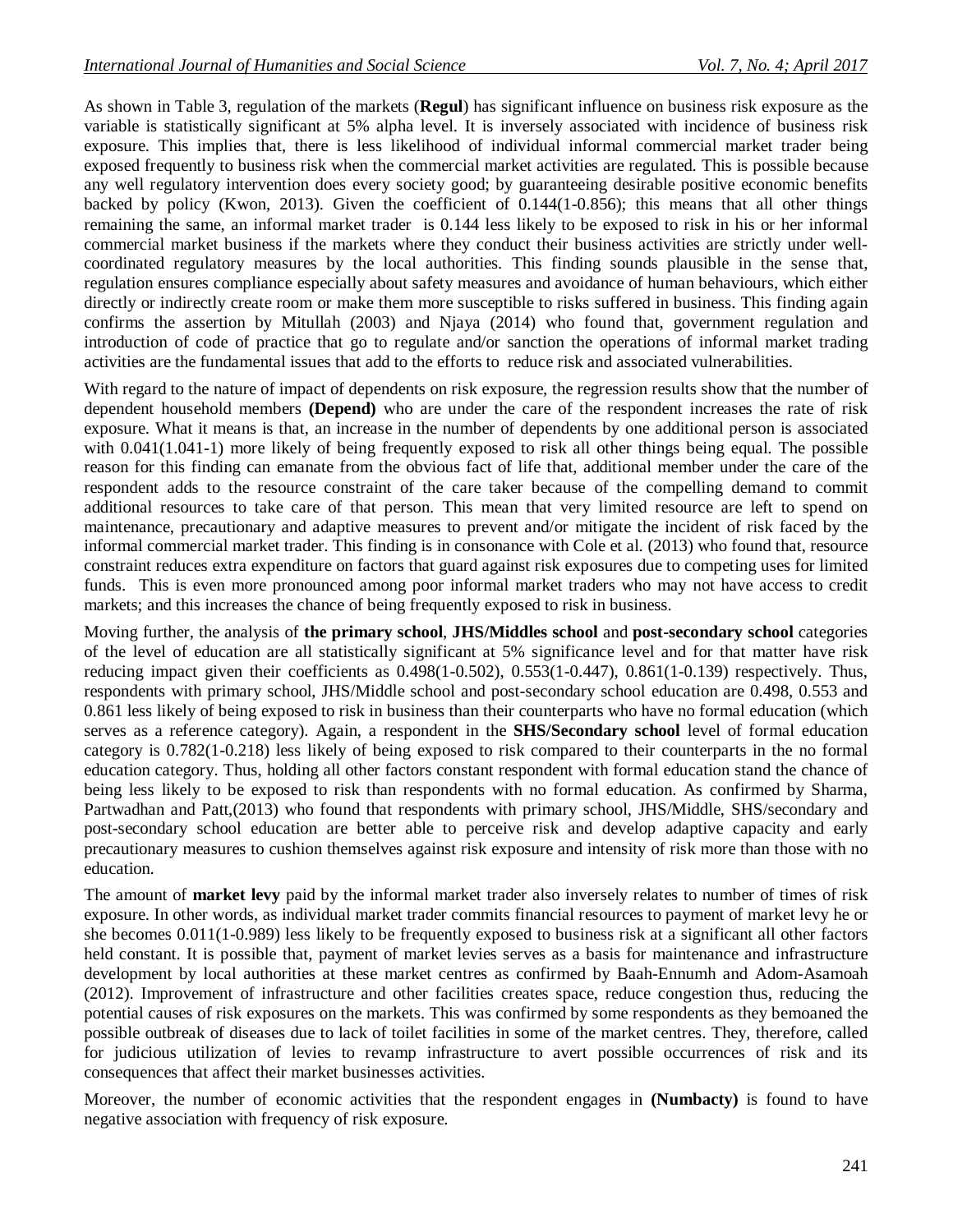Thus if the number of income generating activity increases by one additional economic venture, the individual commercial market trader is 0.079 (1-0.921) less likely to be exposed to risk in business, holding all other variables constant. The possible explanation to this finding is not farfetched. The motivation to engage in multiples business ventures is to enhance income generation prospects of the market operator. It holds, therefore, that additional income earned from the multiple business ventures can be utilized to maintain existing infrastructure, engage security personnel to take guard of the business in their absence and also invest in precautionary measures to avert possible occurrence of shock to the business; making them less likely of being affected by frequent risk shocks. This finding is strongly supported by that of Ijaiya et al. (2009) who assert that, income diversification via multiple economic ventures acts as a source of income to cushion against risk and prevent the impact of economic hardships emanating from risk. It is also important to emphasize that poor people may inevitably adopt poor risk mitigation strategies, which have negative impact on their business survival and welfare than their non-poor counterparts (Azomahou & Yitbarek, 2014). Therefore, in the face of limited access to the financial market, multiple income generating activities plays major role in providing additional sources of income to finance defensive measures against risk exposures that may affect the informal business ventures owned by the market traders.

#### *5. Conclusions and Recommendations*

The study sought to examine the factors influencing business risk exposure among informal commercial market traders in Ghana. The Poisson regression model was employed to examine data on 612 respondents drawn from selected market centres. From the results and findings, the conclusions of the study are that:

Regulatory measures by local authorities have significant and reducible impact on business risk exposure among the commercial market traders. Thus, the market trader stands the chance of being less likely to be exposed to business risk if activities on the market centres are guided by rules and regulations. This is so because wellcoordinated regulation of human activities results in positive social and economic benefits. Formal level of education has reducible influence on business risk exposure among the informal commercial market traders in the case of Ghana. Respondents, in the Primary, JHS/Middle school, SHS/Secondary school and Post-Secondary school categories have less likelihood of being frequently exposed to risk than their counterparts with no formal education which is the reference category.

Again, the amount of market levy paid by the informal commercial market trader for occupying market space has significant influence on business risk exposure. It is found to have inverse relationship with number of times of business risk exposure. Also number of income generating activities engages in by the respondent impacts negatively on frequent business risk exposure. This is so because multiple income generating activities provide additional sources of income, which enables the business operator to proactively finance precautionary measures to prevent business risk exposures. This, therefore, has reducing impact on number of times of business risk exposures among the informal commercial market traders in Ghana.

The implication is that, individual market participant who engages in multiple trading activities has additional financial capacity, which provides economic basis for fighting risk induced vulnerabilities. Access to formal education contributes effectively to reducing frequency of risk occurrence. Investing in education improves cognitive development and has the implication of empowering the mind and shapes human perception and behaviour to embrace practices that avert possible occurrence of risks. Again efficient utilization of market levy paid by the traders for the development of the market centre serve a collaborative purpose for effective risk management.

It is, therefore, recommended that given the role of regulation as a conduit to ensure compliance, the local authorities in Ghana, particularly the District Assemblies through their bye-laws should endeavour to come out with "market regulatory compliance policy" to sanction market trading activities. Government should continue to invest heavily in Free Compulsory Universal Basic formal education policy for all. This will surely empower the masses to engage in well informed business activities, generate enough financial resources to expand business activities and be able to settle financial obligations, which lead to possible preventive measures against frequent risk exposures.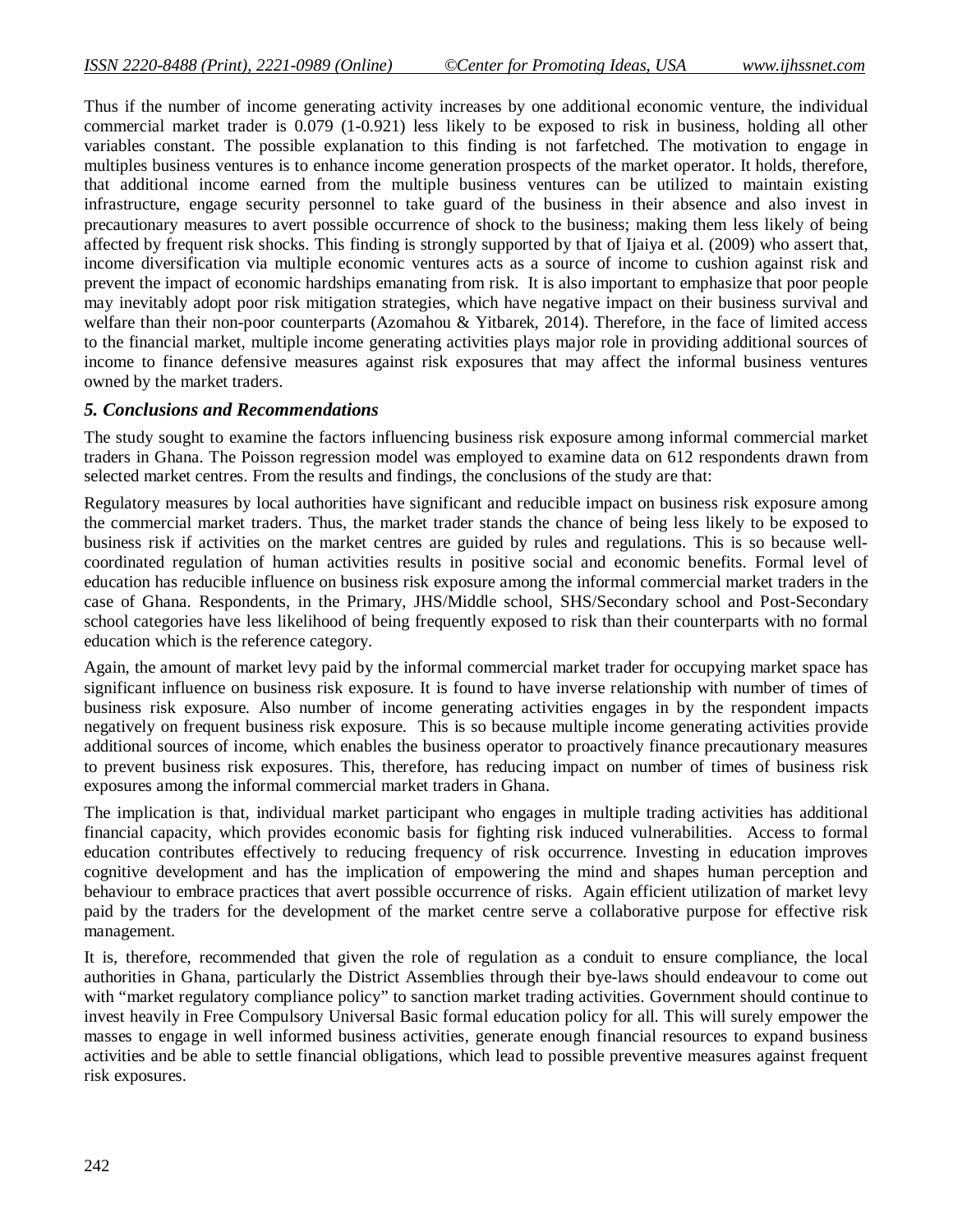## *References*

- Ademola, F., & Anyankora, M.I. (2012). The Challenges of Improving Informal Sector Activities and Conditions in Lagos, Island, Nigeria. *British Journal of Arts and Social Sciences, 6*(2), 218 – 232.
- Alvi, E., & Dendir, S. (2008). On Attenuation of Moral Hazard in Risk Sharing in Poor Urban Economies. *International Economic Journal*, *22*(4), 431-444.
- Arun, T. G., & Bendig, M. (2010). Risk Management among the Poor: The case of Microfinancial Services. IZA DP No. 5174. Retrieved on February 20, 2013 from http://www.ftp.iza.org/dp5174.pdf
- Azomahou, T. T., & Yitbarek, E. A. (2014). *Poverty persistence and informal risk management: Micro evidence from urban Ethiopia*. Maastricht Economic and social Research institute on Innovation and Technology (UNU-MERIT) & Maastricht Graduate School of Governance (MGSoG).
- Baah-Ennumh, T.Y., & Adom-Asamoah, G. (2012).The Role of Market Women in the Informal Urban Economy in Kumasi. *Journal of Science and Technology, 32*(2), 56-67.
- Cally, A., & Muray, L. (2004). *Financial Services and the Informal Economy.* CSSR Working Paper No.66. Retrieved on December 12, 2013 from http:// www.uct.ac.za/depts/cssr/pubs.html
- Cole, S., Giné , X., Tobacman, J., Townsend, R., Topalova, P., & Vickery, J. (2013). Barriers to Household Risk Management: Evidence from India. *American Economic Journal. Applied Economics,5*(1), 1-37.
- Crayen, D., Hainz, C., & Stoh de Martinez, C. (2013). Remittances, Banking Status and the Usage of Insurance Schemes. *The Journal of Development Studies, 49*(6), 861 – 875.
- Dercon, S. (2005). Risk, Poverty and Vulnerability in Africa. *Journal of African Economies, 14*(4), 483-488.
- Dercon, S., & Kirchberger, M. (2008). *Literature Review on Micro-insurance*. ILO. Retrieved on June 12, 2013 from http://www.ilo.org/public/pdf
- Dlugolecki, A., & Hoekstra, E. (2006). The role of the private market in catastrophe insurance. *Climate Policy*, *6*(6), 648-657.
- Esping, A. (1999). *Social Foundations of Post Industrial Economics.* Oxford: Oxford University Press.
- Fafchamps, M. (2010). Vulnerability, Risk Management and Agricultural Development. *The African Journal of Agricultural and Resource Economics, 5*(1), 243- 260.
- Ijaiya, M. A., Ijaiya, G. T., Bello, R. A., Muftau, A. I, & Ijaiya, M. A. (2009). Income Diversification and Household Well-Being in Ilorin Metropolis, Nigeria. *International Journal of Business Management, Economics and Information Technology, 1*(1), 1-12.
- Matul, M., McCord, M.J., Phily, C., & Harms, J. (2010). *The Landscape of Micro-insurance in Africa.* ILO. Retrieved December, 13 2013 from

www.ilo.org/public/english/employment/.../mpaper4\_landscape\_en.pdf

- Mohanty, M. (2011). Informal Social Protection and Social Development in Pacific Island Countries: Role of NGOs and Civil Society. *Asia-Pacific Development Journal, 18*(2), 25- 56.
- Mukhtar, S. (2013). Insuring the Insurable for Poverty Alleviation in Nigeria: What Micro- insurance can do? *Mediterranean Journal of Social Sciences, 4*(2). 375 – 380.
- Njaya, T. (2014). Operations of Street Food Vendors and their Impact on Sustainable Urban Life in High Density Suburbs of Harare, in Zimbabwe. *Asian Journal of Economic Modeling, 2*(1), 18-31.
- Oteng-Ababio, M., & Owusu Sarpong, A. (2015). Fire Risk Reduction through a Community–based Risk Assessment: Reflection from Makola Market, Accra, Ghana. *Disasters,39*(2), 406- 418.
- Schindler, K. (2010). Credit for What? Informal Credit as a Coping Strategy of Market Women in Northern Ghana. *Journal of Development Studies, 46*(2), 234 -253.
- Slovic, P., Ellen, P., Finucane, M., & MacGregor, D.G. (2005). Affect, Risk and Decision Making.*Health Psychology, 24(4)*, 35- 40.
- Twum-Barima, L.M. (2014). An Assessment of the Awareness of Fire Insurance in the Informal Sector: A Case Study of Kumasi Central Market in Ghana. *International Journal of Humanities Social Sciences and Education, 1*(8), 41 – 47.
- UN. (2009). *Risk and Poverty in a Changing Climate: Invest Today for a Safer Tomorrow.* UN Global Assessment Report on Disaster Risk Reduction. Retrieved on January 22, 2014 from http://www.preventionwb.net/files/9414\_GARsummary.pdf